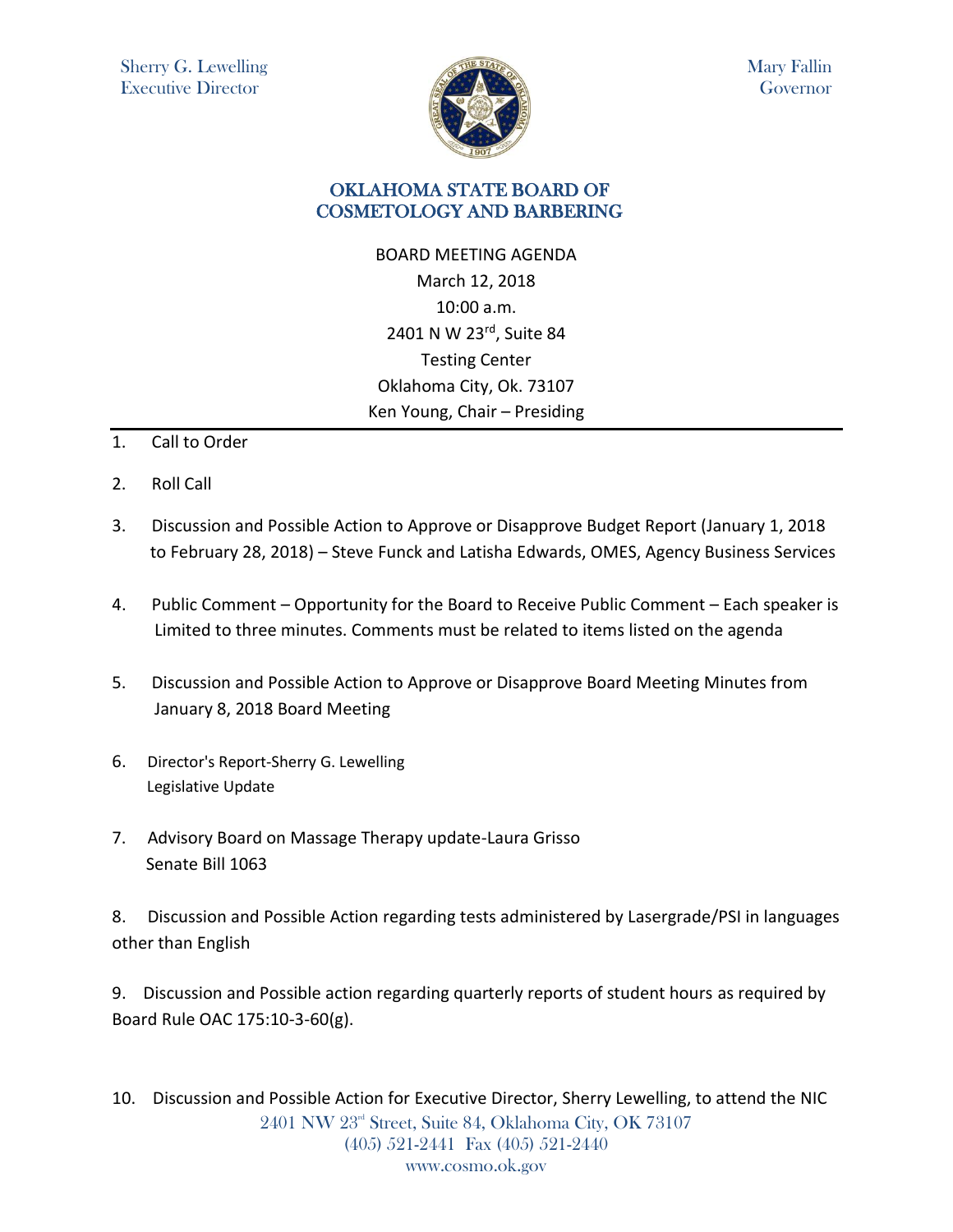

## OKLAHOMA STATE BOARD OF COSMETOLOGY AND BARBERING

Executive Directors Meeting April 19th – 20th

- 11. Discussion and Possible Action for Executive Director, Sherry Lewelling, and Massage Therapy department personnel, Laura Bryce, to attend the 2018 FSMTB Member Board Executive Summit April 12<sup>th</sup> – 13<sup>th</sup>
- 12. Discussion and Possible Action to approve renewing contract with the Attorney Generals Office for continued legal counsel.
- 13. Discussion and possible action regarding microdermabrasion.

14. Discussion and Possible Action regarding possible legislation to amend the Cosmetology and Barbering Act including changes in the number of hours required for licenses issued by the Board; changes in curriculum requirements for licenses; and the number and type of licenses issued by the Board.

15. Discussion and possible action to adopt permanent rules pursuant to 75 O.S. sec. 303.

OAC 175. State Board of Cosmetology and Barbering Chapter 1. Administrative Operations Subchapter 1. General Provisions 175:1-5-6. Investigation of alleged violation [AMENDED] 175:1-5-15. Schedule of Fines [AMENDED]

Chapter 10. Licensure of Cosmetologists, Barbers, Schools and Related Establishments Subchapter 3. Licensure of Schools Part 1. Initial School Licensing 175:10-3-3 [AMENDED] Part 3. Student Registration and Entrance Requirements 175:10-3-16 [AMENDED] Part 5. Equipment and Curriculum Requirements 175:10-3-34 [AMENDED] 175:10-3-37 [AMENDED] 175:10-3-38 [AMENDED]

> 2401 NW 23<sup>rd</sup> Street, Suite 84, Oklahoma City, OK 73107 (405) 521-2441 Fax (405) 521-2440 www.cosmo.ok.gov